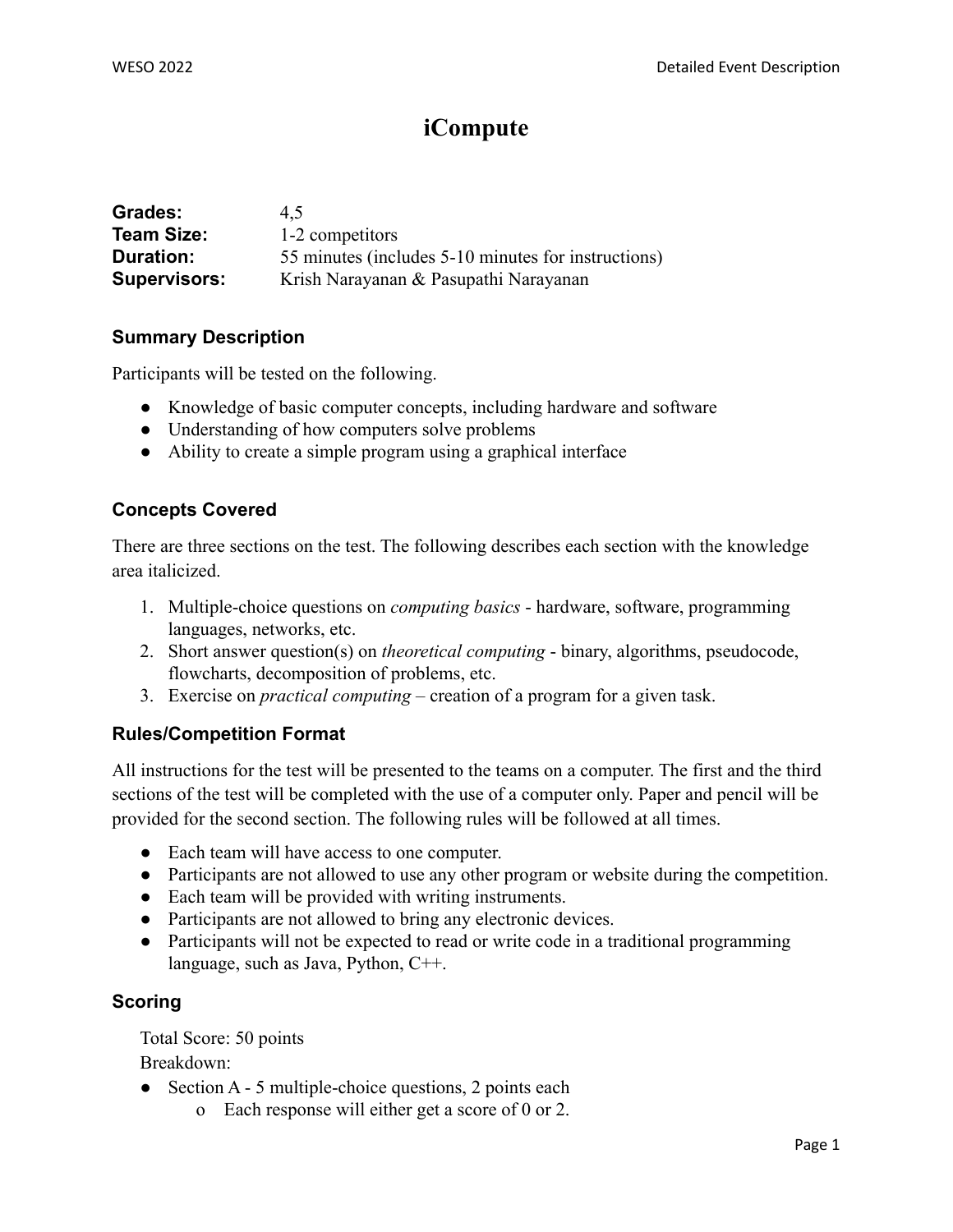- Section B 2 short answer questions, 5 points each
	- o The questions will be broken down into parts with individual points assigned. Each response will get a score based on whether it addresses all parts of the question.
- Section C One programming activity using Scratch offline editor, 30 points total, based on the following breakdown:
	- o 10 points for a correct algorithm that uses proper programming constructs
	- o 10 points for a working program
	- o 5 points for attention to precision
	- o 5 points for creativity and/or efficiency (tiebreaker)

### **Tie Break Criteria**

Creativity and/or efficiency of the Scratch program

### **Materials Distributed by WESO**

None

# **Additional Materials useful for practices**

The following website includes a wealth of resources to help prepare for iCompute.

<http://emunix.emich.edu/~krish/iCompute/>

#### **Materials to be brought to competition**

none

#### **Additional Resources/References**

<http://www.scratch.mit.edu>

The latest desktop version of Scratch (3.0) will be used at the event.

## **? Event Questions**

Event Coaches should submit any questions about the event to  $\underline{w}$  events  $\omega$  gmail.com. Please enter the event title in the subject line. Answers will be posted on the WESO Blog. You can sign up to receive blog posts at <https://wesoscience.org>**.**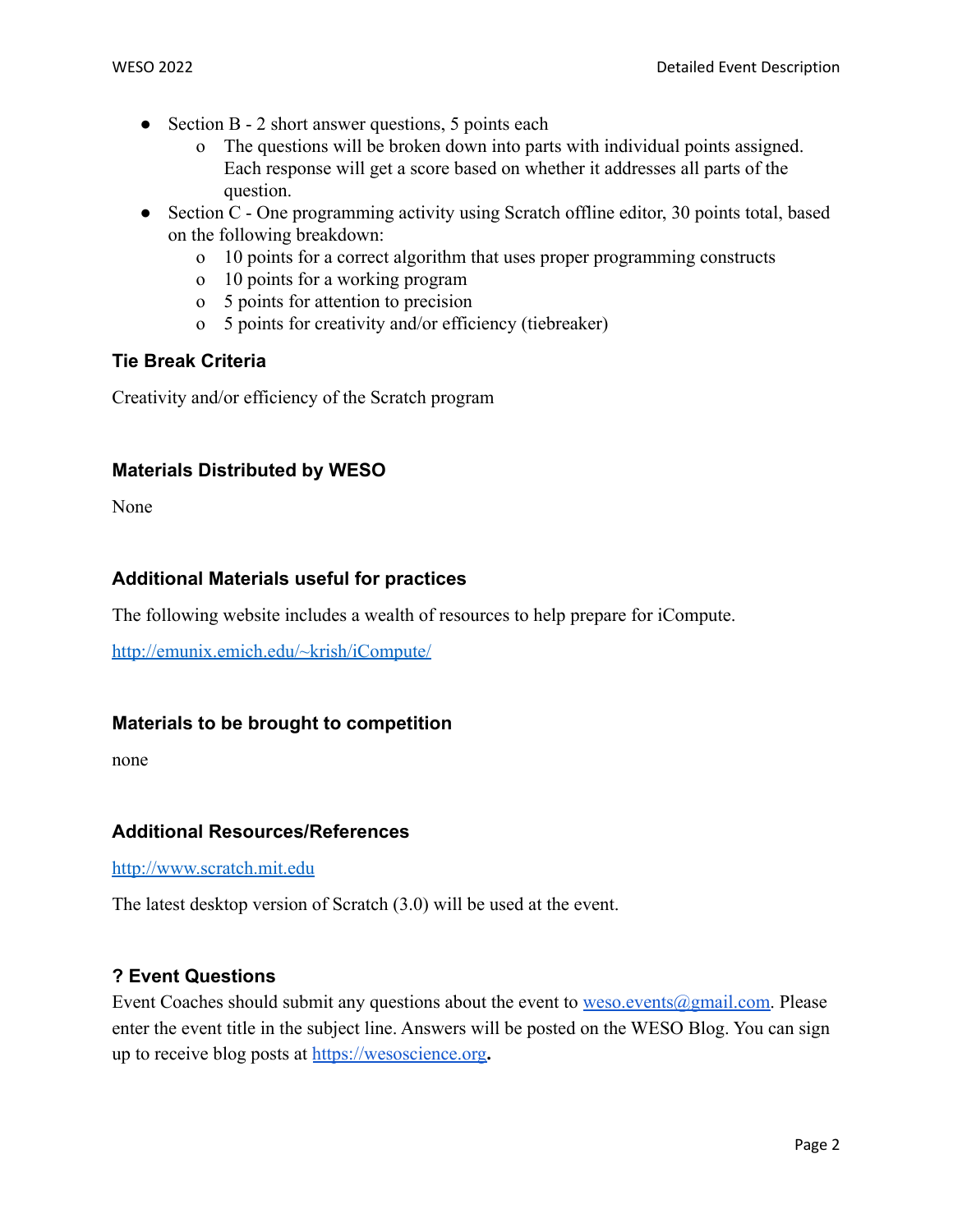# **Sample Questions**

## Section A

- 1) What is the name of the unit that helps store data in a computer?
	- a. CPU
	- b. Input
	- c. Memory
	- d. Output
- 2) This provides a step-by-step procedure for performing a task.
	- a. Keyboard
	- b. Algorithm
	- c. Internet
	- d. Windows
- 3) Which one of the following is not a programming language?
	- a. Java
	- b. HTML
	- c.  $C++$
	- d. Binary

# Section B

- 1) Convert 234 from decimal to binary.
	- a. Show your steps for conversion. (3 pts.)
	- b. Write the final answer and circle it. (2 pts.)
- 2) The following is the algorithm for a certain task.
	- i. Add *age1* and *age2*. Store result in *x*.
	- ii. Add *age3* and *age4*. Store result in *y*.
	- iii. Add *age5* and *age6*. Store result in *z*.
	- iv. Add *x*, *y*, and *z*. Store result in *total*.
	- v. Print *total* divided by 6.
	- a. Explain in a sentence or two what this algorithm is doing. What is the final result it is computing (3 pts.)
	- b. If age1=3, age2=5, age3=8, age4=5, age5=9, and age6=1, execute the 5 steps in this algorithm using these values. (2 pts.)
- 3) You are given a bag full of coins pennies, nickels, dimes, and quarters. You have to sort them into four boxes, each holding one type of coin only. So, the first box should have all pennies, the second all nickels, and so on. Draw a flowchart for this activity. Keep in mind you can take only one coin at a time and place it in the appropriate box before you pick another one.

# Section C

1) Using Scratch, create a program that makes an actor bounce around on the screen. The actor should start on the top, left corner of the screen and move to each corner in a circular fashion. The actor should spend at least 3 seconds in each corner. Finally, the actor should stop in the center and say, "I'm done going around!".